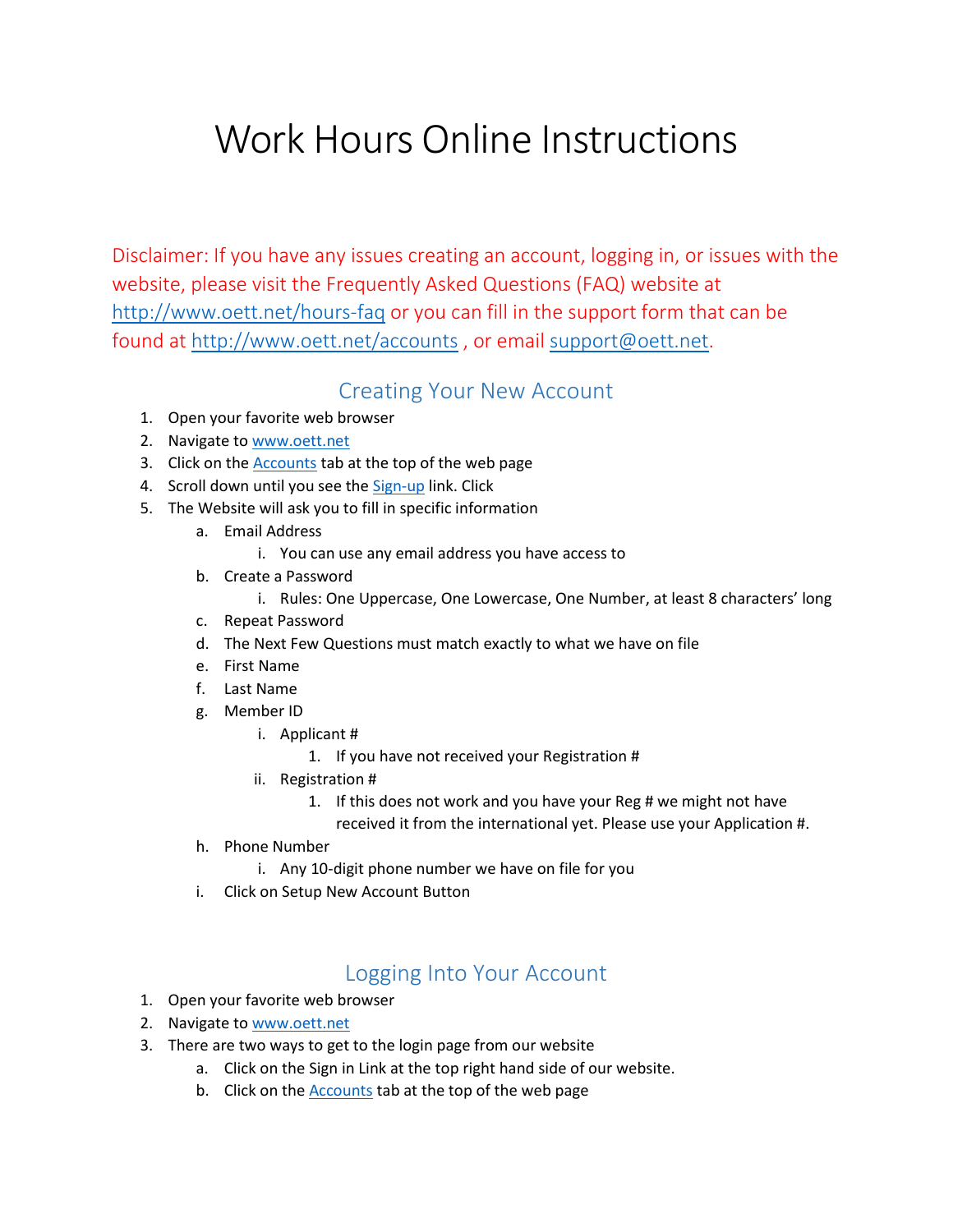- c. Scroll down until you see th[e LOGIN](http://www.oett.net/accounts) link
- 4. Fill out the Three Questions
	- a. Email
	- b. Member ID
	- c. Password

## Adding Work Hours

Disclaimer: Here are a couple of rules in regards to inputting your hours.

- I. Hours for the previous month entered after 11:59 pm on the  $5<sup>th</sup>$  of the Month will not be accepted.
	- a. i.e. August  $6^{th}$  No hours for July will be allowed
- II. You are allowed to Edit your hours for only 10 days after the initial entry as long as it does not conflict with rule number 1.
	- a. i.e. You enter hours for August  $1^{st}$ . You have until August  $10^{th}$  to modify those hours if you make a mistake
	- b. If you enter hours on August  $5<sup>th</sup>$  for July  $1<sup>st</sup>$  you will have until 11:59 pm to correct those hours if you make a mistake
- III. You are allowed only one entry for a particular task each day.
	- a. If you worked for 2 hours on August  $1<sup>st</sup>$  on a Dozer in the morning and then another 8 hours on August  $1<sup>st</sup>$  later that night on a dozer, please combine all hours for a job task into one record.
	- 1. The fifth tab over is called "Work\_Hours"
	- 2. Hover over the tab and select "Work Hours Entry"
	- 3. Inputting Hours
		- a. Input the Date
			- i. You can either type in the date
			- ii. Or click on the date field and a calendar will pop up and allow you to select.
		- b. Select the Work Type
			- i. This drop down will have the job descriptions available for your particular classification.
			- ii. Please scroll through the entire list of jobs. Some have roughly the same description but use different machines.
			- iii. If you feel there is a job or machine that is not on that list, choose miscellaneous and please let us know by filling out the support ticket.